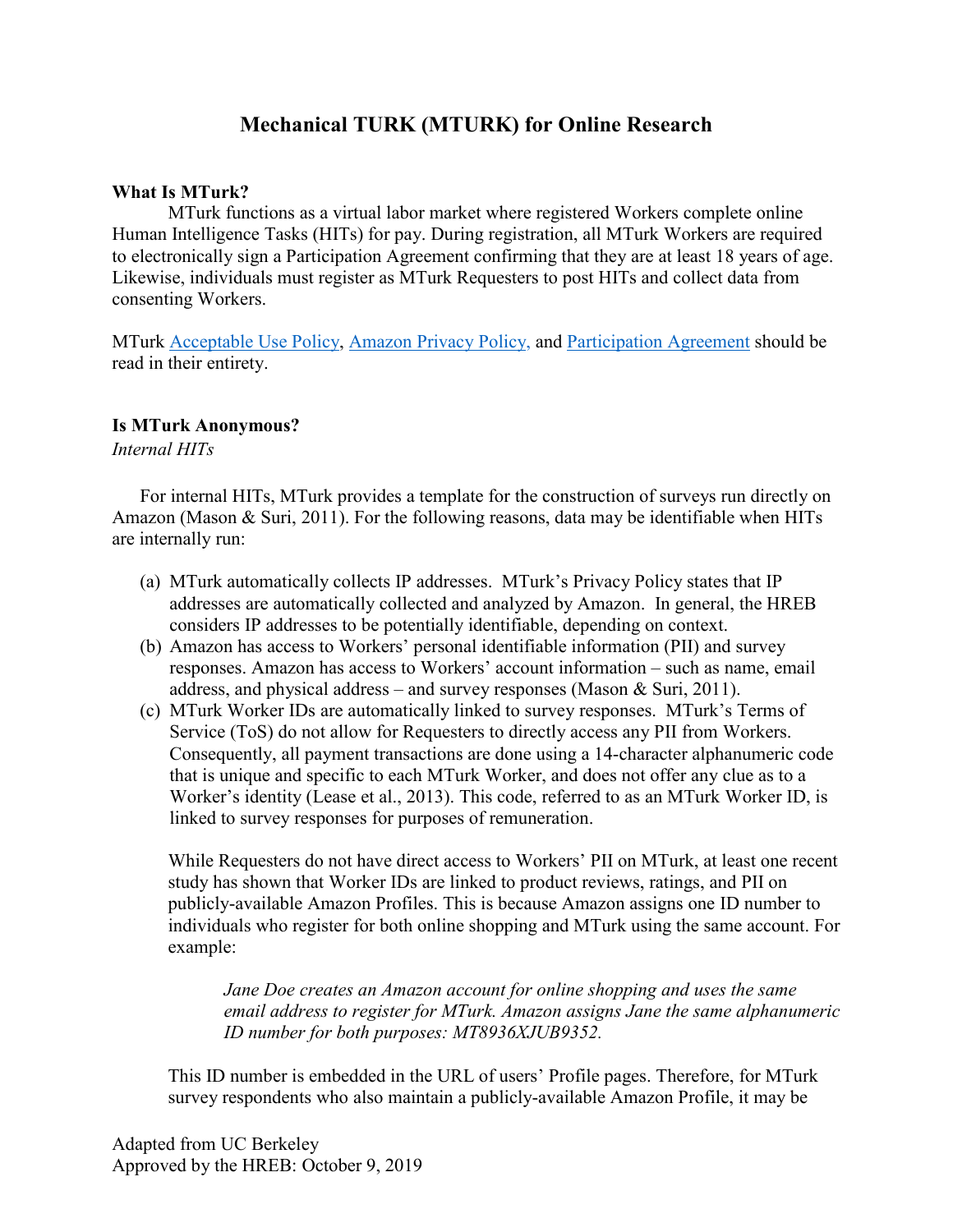possible to identify individuals based on the amount and type of information shared on his/her public profile.

## *External HITs*

Requesters may choose to use MTurk as a recruitment tool, but embed a link within MTurk that redirects Workers to complete online surveys via a separate, external site managed by the Requester, such as Qualtrics. For Workers who choose to complete external HITs, survey data are never available to Amazon MTurk. The HREB may consider this type of survey data collection to be generally anonymous (meaning that no identifiers can be linked to the data, either directly or through a coding system) given the following criteria are met:

- a. Survey questions do not ask for any PII or MTurk Worker IDs;
- b. It would not be possible to identify an individual based on his/ her survey responses;
- c. The anonymize option is turned on in the online survey (e.g., See the handout Anonymizing Qualtrics Surveys); and
- d. Any compensation code automatically generated by the external site for payment in MTurk cannot be used to link individual MTurk Worker IDs to survey responses (i.e. each participant receives the same completion code at the end of the survey instead of a unique completion code linked to survey responses).

External HITs are recommended for MTurk survey research, particularly when questions are intended to solicit information that may be considered sensitive or personal, or that may pose greater-than-minimal risk to participants. However, investigators should keep in mind that Internet-based research can increase potential risks to confidentiality due to the possibility of third-party interception, and that no guarantees of complete confidentiality or anonymity can or should be made to study participants.

There are numerous publicly-available online tutorials for administering Qualtrics surveys via MTurk.

## *NotifyWorkers*

As noted previously, MTurk does not allow for Requesters to directly access any PII from Workers. In the event that a Requester needs to contact an individual Worker or group of Workers, he/she may do so using MTurk's NotifyWorkers operation. This operation allows Requesters to send email to Workers using only Worker IDs. However, responding to a Requester's email will expose the Worker's email address to the Requester, and potentially his/her name along with information about the specific Task (e.g., survey). Investigators should be wary of the possibility of exposing PII when using MTurk's NotifyWorkers operation.

This guidance document is intended for investigators conducting online research using Amazon's Mechanical Turk (MTurk), based on the most up-to-date information